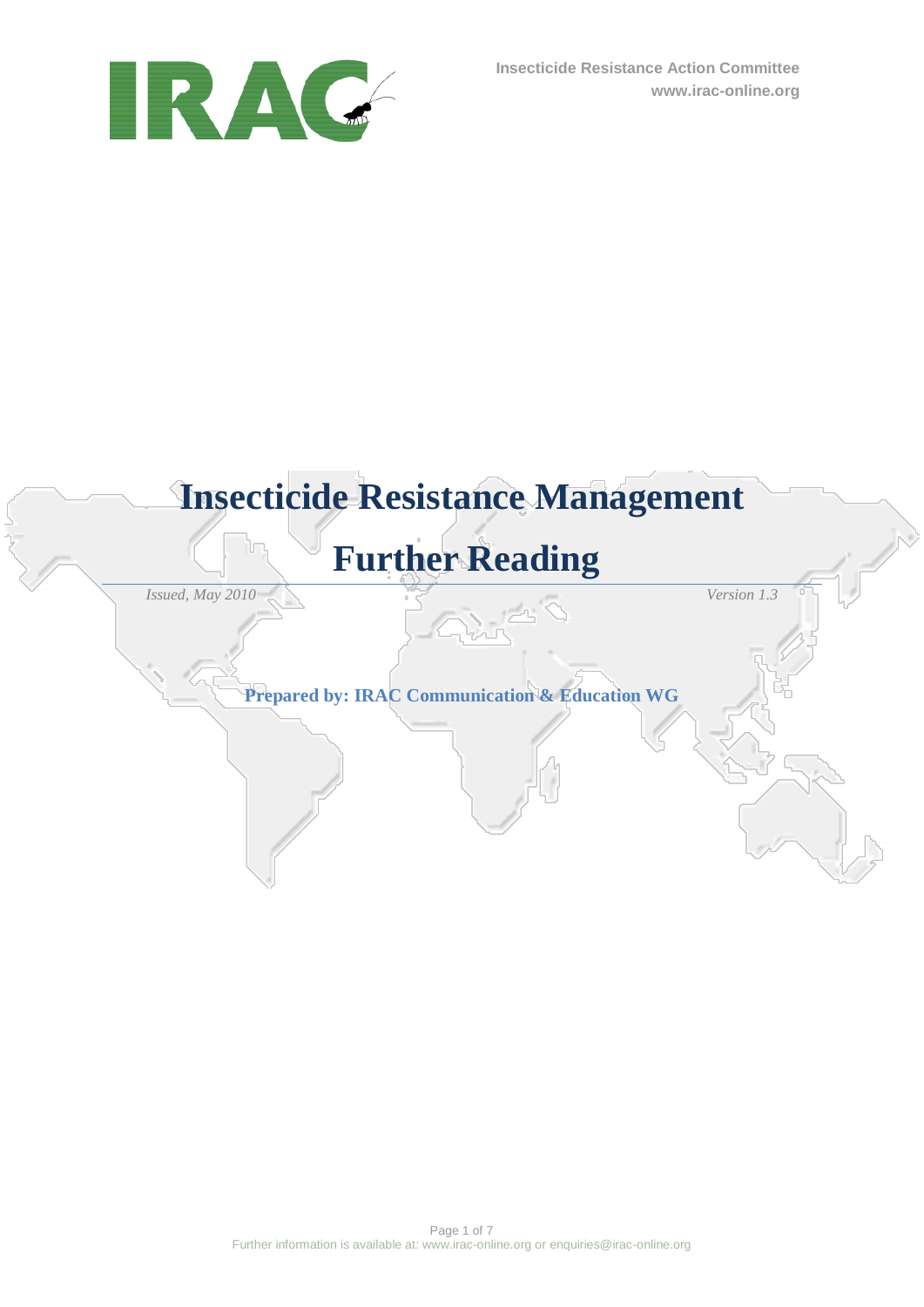# Further Reading List

## **1. IRAC**

IRAC (multi-authored), *Prevention and management of insecticide resistance in vectors and pests of public health importance*. Monograph, 51pp (2006).

McCaffery A and Nauen R, The Insecticide Resistance Action Committee (IRAC): Public responsibility and enlightened industrial self interest. *Outlooks on Pest Manag*. **2**: 11-14 (2006).

Wege PJ and Leonard PK, Insecticide resistance action committee (IRAC) fruit crops spider mite resistance management guidelines. *Proc. Brighton Crop Protect. Conf. - Pest and Diseases*, 427-430 (1994).

## **2. Crop Protection**

#### **Insecticide mode of action**

Casida J and Quistad GB, Golden age of insecticide research: past, present, or future? *Annual Rev Entomol* **43**: 1-16 (1998).

Dekeyser M, Acaricide mode of action, *Pest Manag Sci*. **61**: 103-110 (2005).

Gilbert LI, Iatrou K, Gill SS (Eds.) *Comprehensive Molecular Insect Science*, Volume 5, *Pharmacology*, Elsevier Ltd., Oxford, (2005).

Gilbert LI, Iatrou K, Gill SS (Eds.) *Comprehensive Molecular Insect Science*, Volume 6, *Control*, Elsevier Ltd., Oxford, (2005).

Ishaaya I (Ed.) *Biochemical Sites Important in Insecticide Action and Resistance*, Springer Verlag, Heidelberg, (2001).

Ishaaya I, Nauen R, Horowitz AR (Eds.) *Insecticides Design Using Advanced Technologies*, Springer Verlag, Heidelberg, (2007).

Jeschke P and Nauen R, Neonicotinoids – from zero to hero in insecticide chemistry. *Pest Manag Sci* **64**: 1084-1098 (2008).

Khambay BPS, Pyrethroid insecticides. *Pesticide Outlook* **4**: 49-54 (2002).

Nauen R and Bretschneider T, New modes of action of insecticides. *Pesticide Outlook* **12**: 241-245 (2002).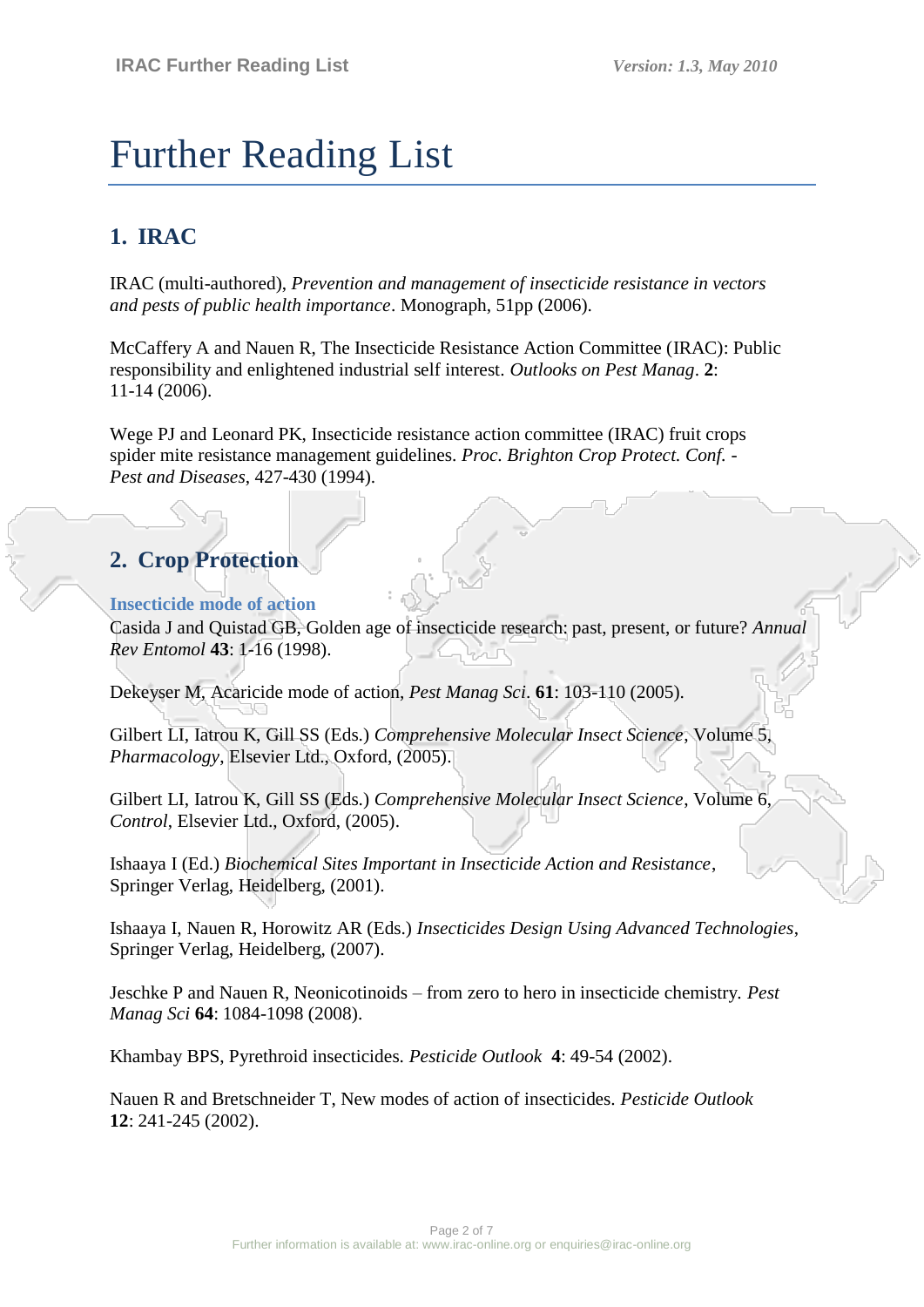#### **Insecticide resistance**

Enayati AA, Ranson H and Hemingway J, Insect glutathione transferases and insecticide resistance. *Insect Molecular Biology* **14**: 3-8 (2005).

Feyereisen R, Evolution of insect P450´s. *Biochemical Society Transactions* **34**: 1252-1255 (2006).

French-Constant RH, Darborn PJ and Le Goff G, The genetics and genomics of insecticide resistance. *TRENDS ind Genetics* **20**: 163-170 (2004).

Ishaaya I (Ed.) *Biochemical Sites Important in Insecticide Action and Resistance*, Springer Verlag, Heidelberg, (2001).

Li X, Schuler MA and Berenbaum MR, Molecular mechanisms of metabolic resistance to synthetic and natural xenobiotics. *Annual Rev Entomol* **52**: 231-253 (2007).

McKenzie JA (Ed.) *Ecological and Evolutionary Aspects of Insecticide Resistance*. Austin, TX: RG Landes, Academic Press, (1996).

Nauen R and Denholm I, Resistance of insect pests to neonicotinoid insecticides: current status and future prospects. *Arch Insect Biochem. Physiol.* **58**: 200-215 (2005).

Roush, R. T. and Tabashnik, B.E. (Eds.) *Pesticide Resistance in Arthropods*. Chapman and Hall, New York and London (1990).

Sjut V (Ed.), *Molecular Mechanisms of Resistance to Agrochemicals*. Vol 13, Springer-Verlag Berlin Heidelberg, (1997).

Soderlund DM, Pyrethroids, knockdown resistance and sodium channels. *Pest Manag Sci* **64**: 610-616 (2008).

#### **Resistance management**

Caprio MA ,. Evaluating resistance management strategies for multiple toxins in the presence of external refuges. *J. Econ. Entomol*. **91**: 1021-1031 (1998).

Comins H, Tactics for resistance management using multiple pesticides. *Agric. Ecosyt. Environ*. **16**: 129-148 (1986).

Curtis CF, Theoretical models of the use of insecticide mixtures for the management of resistance. *Bull. Entomol. Res*. **75**: 259-265 (1985).

Denholm I and Rowland MW, Tactics for managing pesticide resistance in arthropods: theory and practice. *Annual Rev Entomol* **37**: 91-112 (1992).

Denholm I, Pickett JA , Devonshire AL (Eds.), *Insecticide Resistance: From Mechanisms to Management*. CABI Publishing, Wallingford, UK (1999).

Georghiou GP, Saito T (Eds.) *Pest Resistance to Pesticides*. Plenum Press, New York and London, (1983).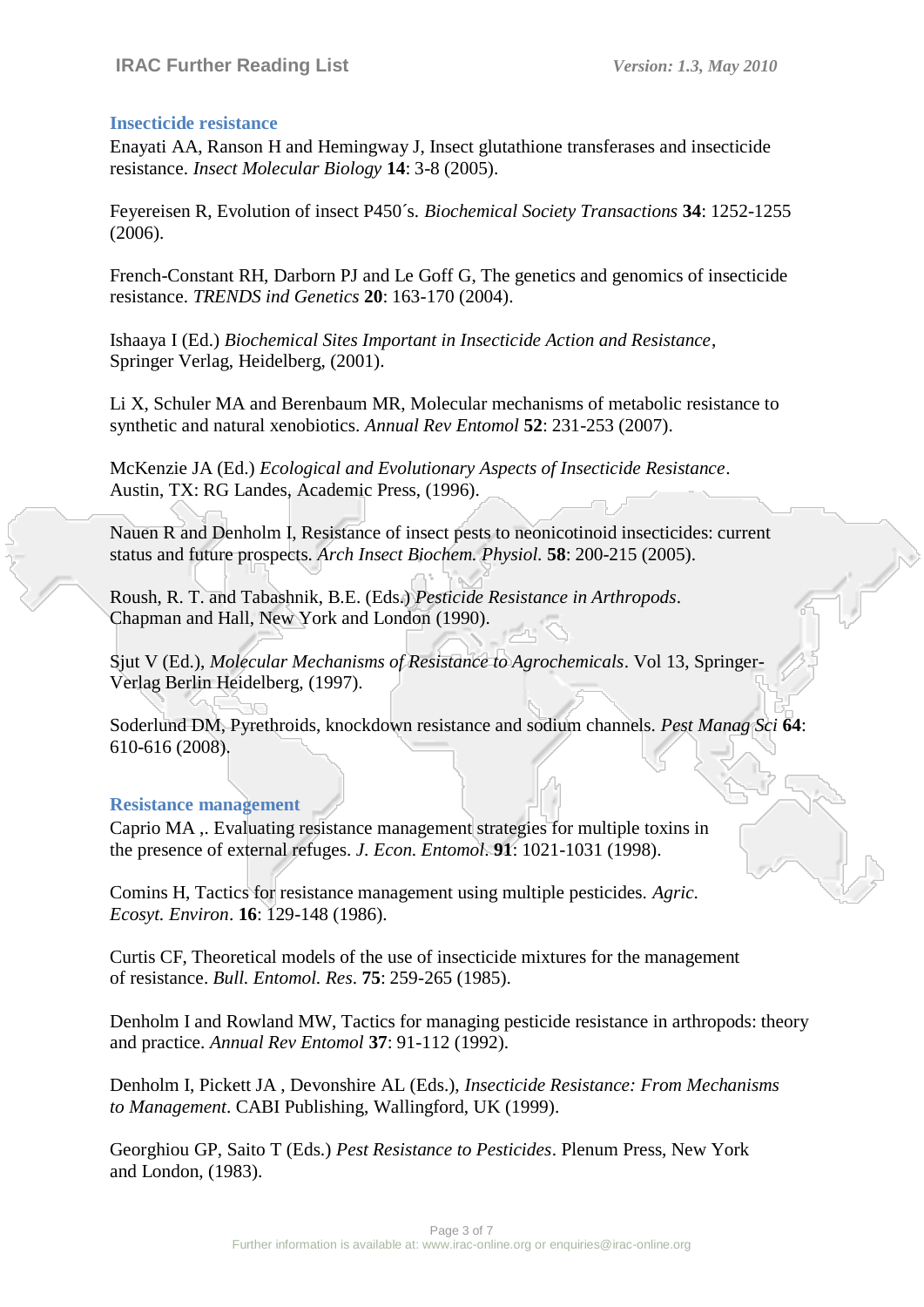Hemingway J, Penilla PR, Rodriguez AD, James BM, Edge W, Rogers H, et al., Resistance management strategies in malaria vector mosquito control. A large-scale field trial in southern Mexico. *Pestic. Sci.* **51**: 375-382 (1997).

Horowitz AR, Ishaaya I (Eds.), *Insect Pest Management, Field and Protected Crops.* Springer Verlag Berlin Heidelberg New York, (2004).

Mani GS, Evolution of resistance in the presence of two insecticides. *Genetics* **109**: 761-783 (1985).

Roush RT, Designing resistance management programs: how can you choose? *Pestic. Sci.* **26**: 423-441 (1989).

#### **Regulatory**

Anon, European and Mediterranean Plant Protection Organization Standard PP 1/213(2) Resistance Risk Analysis. *Bull. OEPP/EPPO Bull*. **33**: 37-63 (2003).

Bielza P, Denholm I et al., Declaration of Ljubljana. *Outlooks on Pest Management* **19(6)**: 246-248 (2008).

Heimbach U, Kral G and Niemann P, EU regulatory aspects of resistance risk assessment*. Pest Manag. Sci*. **58**: 935-938 (2002).

Leonard PK, There has never been a better time or a greater need for resistance management. *Pestic. Sci*. **51**: 387-390 (1997).

Leonard PK and Dutton R, What impact will EPPO's new resistance risk assessment guideline have on selection pressure in the European Union *Pest Manag. Sci*. **58**: 939-943 (2002).

McNamara DG, Resistance risk analysis. *Bull. OEPP/EPPO Bull*. **31**: 363-365 (2001).

Nauen R, Leadbeater A and Thompson A, Proposal on the Revision of EU Directive 91/414, *Outlooks on Pest Management* **19(4)**: 150-1 (2008).

### **3. Biotechnology**

#### **General**

Bates SL, Zhao J-Z, Roush RT and Shelton AM,. Insect resistance management in GM crops: Past, present and future. *Nature Biotech*. **23**: 57-62 (2005).

Carozzi N and Koziel M (Eds.),. *Advances in insect control: The role of transgenic plants.* Taylor and Fr a n c i s, London and Bristol. PA, USA (1997).

Metz M (Ed.), *Bacillus thuringiensis: A cornerstone of modern agriculture*. Food Products Press, Binghampton, NY, USA (2003).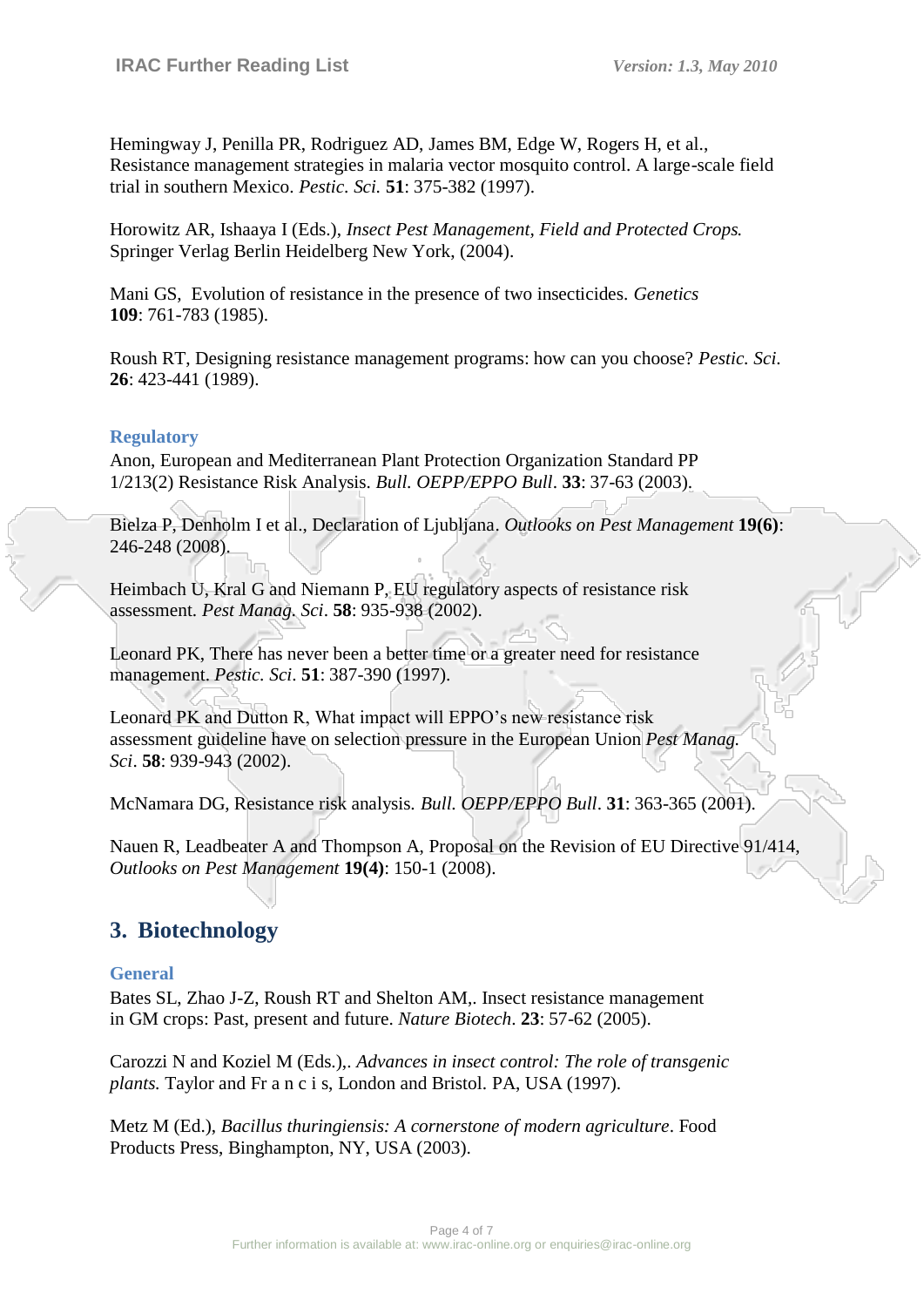#### Mode of Action

Aronson AI and Shai Y, Why Bacillus thuringiensis insecticidal toxins are so effective: Unique features of their mode of action. 2001. *FEMS Microbiol. Lett*. **195**: 1-8 (2001).

Bravo A, Gomez I, Conde J, Munoz-Garay C, Sanchez J, Miranda R, Z h u a n g M, Gill SS and Soberon M, Oligomerization triggers binding of a Bacillus thuringiensis cry1Ab pore-forming toxin to aminopeptidase N receptor leading to insertion into membrane microdomains. *Biochim. Biophys. Acta* **1667**: 38-46 (2004).

Gill SS, Cowles EA and Pietrantonio PV, The mode of action of Bacillus thuringiensis endotoxins. *Annu. Rev. Entomol*. **37**: 615-636 (1992).

Schnepf E, Crickmore N, Van Rie J, Lereclus D, Baum J, Feitelson J, Zeigler D.R and Dean DH, Bacillus thuringiensis and its pesticidal crystal proteins. *Microbiol. Molec. Biol. Rev*. **62**: 775-806 (1998).

#### **Mechanisms and genetics of resistance**

Ferre J and Van Rie, J, Biochemistry and genetics of insect resistance to *Bacillus thuringiensis*. *Annu. Rev. Entomol*. **47**: 501-533 (2002).

Griffitts JS and Aroian RV, Many roads to resistance: How invertebrates adapt to Bt toxins. *Bioessays* **27**:614-624 (2005).

Tabashnik BE, Liu Y-B, Malvar T, Heckel DG, Masson L and Ferre J, Insect resistance to Bacillus thuringiensis: uniform or diverse. *Phil. Trans. R. Soc. Lond*. *B* **353**: 1751-1756 (1998).

#### **Resistance Management**

Gould F, Sustainability of transgenic insecticidal cultivars: Integrating pest genetics and ecology. *Ann. Rev. Entomol.* **15**: 11-23 (1998).

MacIntosh SC, Managing the risk of insect resistance to transgenic insect control traits: practical approaches in local environments. *Pest Manag Sci* (in press); (www.interscience.wiley.com) DOI 10.1002/ps.1854

Roush RT, Managing resistance to transgenic crops. In *Advances in insect control: The role of transgenic plants*. Eds: N. Carozzi and M. Zoziel. Taylor and Fr a n c i s, London, pp 271-294 (1997).

Roush RT, Two-toxin strategies for management of insecticidal transgenic crops: Can pyramiding succeed where pesticide mixtures have not? *Phil. Trans. R. Soc. Lond. B* **353**: 1777-1786 (1998).

Tabashnik BE, Delaying insect adaptation to transgenic crops: Seed mixtures and refugia reconsidered. *Proc. R. Soc. Lond. B* **255**: 7-12 (1994).

Zhao J-Z, Cao J, Li Y, Collins HL, Roush RT, Earle ED and Shelton AM, Transgenic plants expressing two Bacillus thuringiensis toxins delay insect resistance evolution. *Nature Biotech*. **21**: 1493-1497 (2003).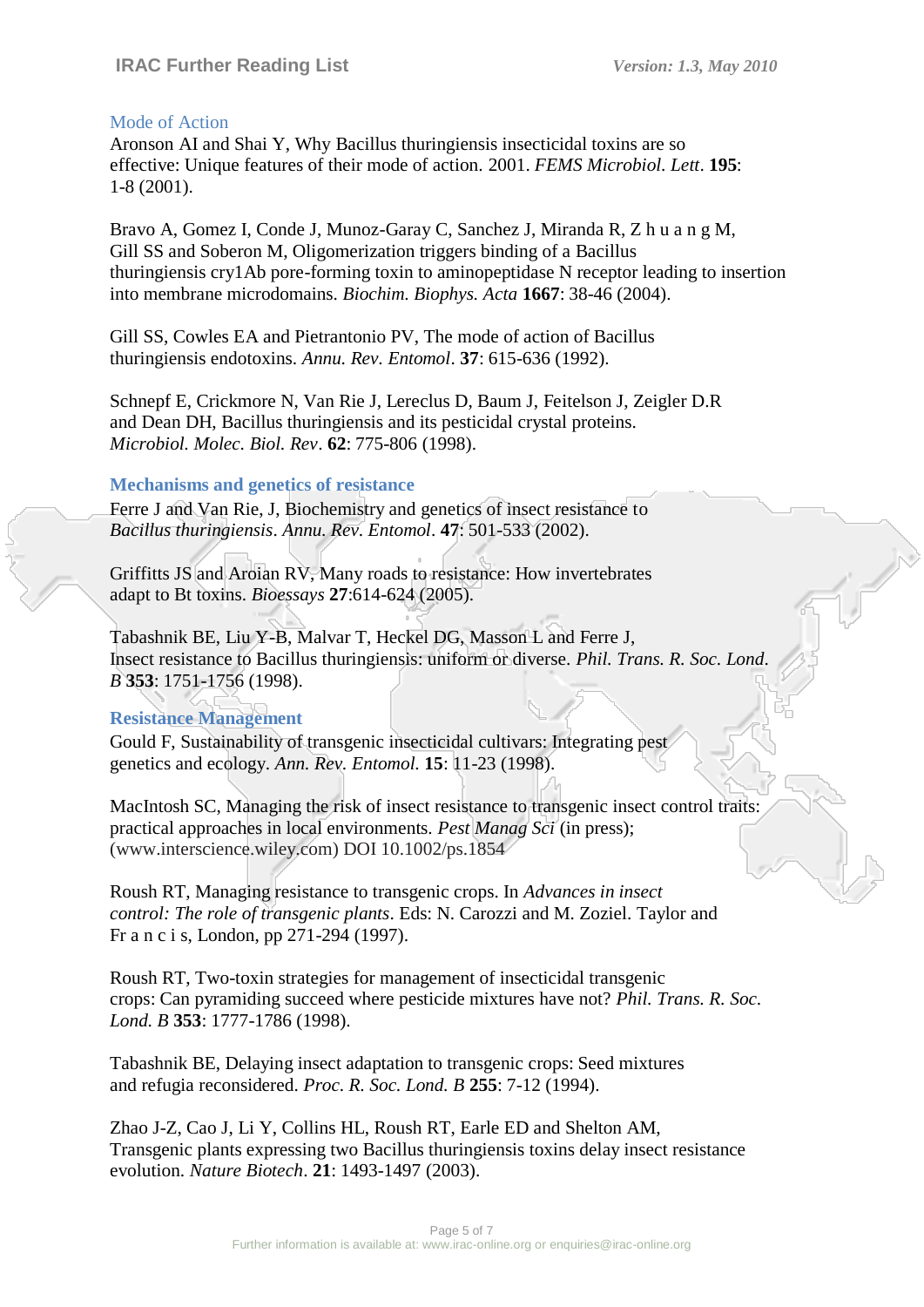## **4. Public Health**

Hemingway J and Ranson H, Insecticide resistance in insect vectors of human disease. *Ann Rev Entomol* **45**: 371-391 (2000).

Brogdon WG and McAllister JC, Insecticide resistance and vector control. *Emerging Infectious Diseases* **4**: 605-613 (1998).

Liu N, Xu Q, Zhu F and Zhang L, Pyrethroid resistance in mosquitoes. *Insect Science* **13**: 159-166 (2006).

Hemingway J, Hawkes NJ, McCarroll L and Ranson H, The molecular basis of insecticide resistance in mosquitoes. *Insect Biochem Mol Biol* **34**: 653-665 (2004) Nauen R, Insecticide resistance in disease vectors of public health importance. *Pest Manag Sci* **63**: 628-633 (2007).

Catteruccia F, Malaria vector control in the third millenium: progress and perspectives of molecular approaches. *Pest Manag Sci* **63**: 634-640 (2007).

Weill M, Lutfalla G, Mogensen K, Chandre F, Berthomieu A, Berticat C, et al., Insecticide resistance in mosquito vectors. *Nature* **423**: 137-138 (2003).

Enayati AA and Hemingway J, Pyrethroid insecticide resistance and treated bednets efficacy in malaria control. *Pestic Biochem Physiol* **84**: 116-126 (2006).

Hemingway J, Beaty BJ, Rowland M, Scott TW and Sharp L, The Innovative Vector Control Consortium: improved control of mosquito-borne diseases. *Trends in Parasitology* **22**: 308- 312 (2006).

Cui F, Raymond M and Qiao C-L, Insecticide resistance in vector mosquitoes in China. *Pest Manag Sci* **62**: 1013-1022 (2006).

Hemingway J, Penilla PR, Rodriguez AD, James BM, Edge W, Rogers H, et al., Resistance management strategies in malaria vector mosquito control. A large-scale field trial in southern Mexico. *Pestic Sci* **51**: 375-382 (1997).

Zaim M and Guillet P, Alternative insecticides: an urgent need. *Trends in Parasitology* **18**: 161-163 (2002).

David J-P, Strode C, Vontas J, Nikou D, Vaughan A, Pignatelli PM, et al., The *Anopheles gambiae* detoxification ship: A highly specific microarray to study metabolic-based insecticide resistance in malaria vectors. *Proc Natl Acad Sci USA* **102**: 4080-4084 (2005).

Ranson H, Claudianos C, Ortelli F, Abgrall C, Hemingway J, Sharakhova MV, et al., Evolution of supergene families associated with insecticide resistance. *Science* (Washington) **298**: 179-181 (2002).